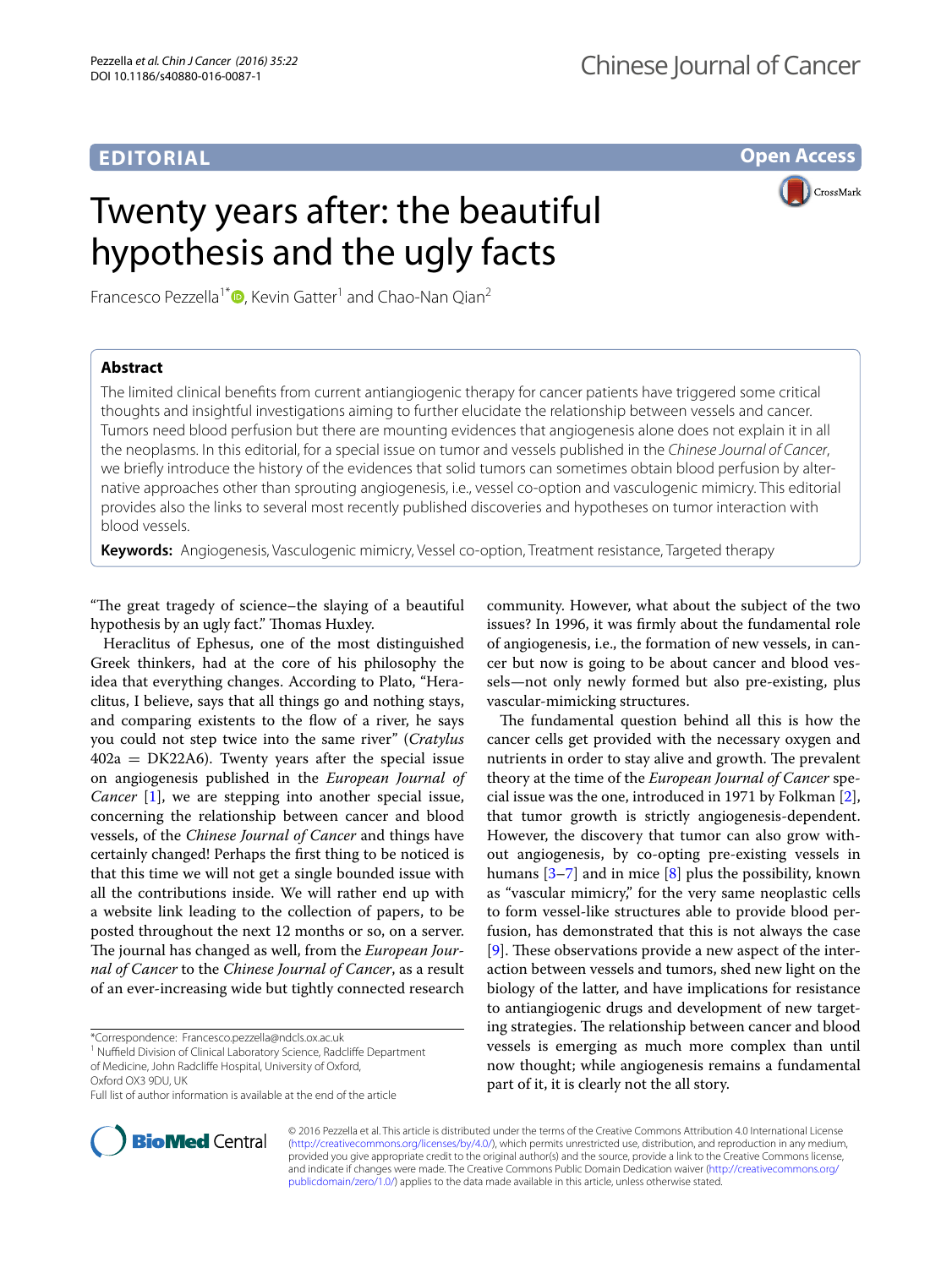But how new are the findings that cancer can also grow exploiting pre-existing vessels in complete absence of angiogenesis? It would be surprising that such important role played by the normal vessels of the body in supporting the spread of cancers had been so far ignored. As a matter of fact it was not ignored as the idea that cancer must have had a tight relationship with vasculature is an old one and different theories have been discussed throughout the time. Kolin et al. [[10](#page-2-3)] described primary lung carcinomas "often growing mainly in air spaces and preserving the pulmonary framework as their stroma." In the General Pathology textbook edited in 1962 by Florey [\[11\]](#page-2-4), Ritchie wrote, in the chapter on "The classification, morphology, and behaviour of the tumors," that "One of the principal functions of the stroma is to provide a blood supply within the tumor mass." but "Sometime a tumor will supplement or replace the stroma by using pre-existing structures. For example occasional tumors in the lung grow round the alveoli using the alveolar walls in place of stroma."

Reading backwards, in his 1934 book "The spread of tumors in human body" Willis [\[12\]](#page-2-5) wrote that "Intra alveolar growth of tumors in the lung is a characteristic and frequent mode of extension" in which "the plugs of growth occupying the air sacs are themselves avascular, the septal walls constituting the only stroma of the tumors." Willis credited for the original description of these tumors an article published in 1861. In that study entitled "Zwei falle von carcinosis acuta miliaris" (Two cases of acute miliary carcinomatosis), Erichsen [[13](#page-2-6)] described how the neoplastic cells in lung tumors occupy the alveolar spaces but no new vessels can be seen; he also illustrated his point with a remarkable "Camera Lucida" drawing. The diverse findings from different investigators, which try to unravel how cancer and vessels interact, have been until now looked at as somehow in contrast among them, but we have nowadays accepted that they are all in the thick of it!

The most immediate consequence of the recognition that malignant cells can exploit pre-existing vessels has been the opening of two new big fields in cancer biology.

The first is, of course, the biology of the non-angiogenic cancer cells: why some of them induce angiogenesis while others can go all the way of exploiting pre-existing vessels and how the biology of these two types of tumors differs. It is worthy noting that in many tumors both angiogenic and non-angiogenic areas are identified [\[3\]](#page-1-2);

The second is the biology of vessel co-option: how cancer cells do it? Plus the obvious subsequent question: how does this affect treatment with the present day drugs, and can new targets be discovered?

These will be the first papers among those of our "virtual" special issue papers of the *Chinese Journal of Cancer*. Dr. Qian and colleagues [\[14](#page-2-7)] discussed vessel remodeling

accompanying vessel co-option as well as the different features between vessel-like structure and tubule-like structure. Dr. Paku and his team  $[15]$  $[15]$  $[15]$  reviewed the biological features of the mechanisms underlying vessel cooption and other alternative angiogenic approaches in the primary and metastatic tumor lesions. Dr. Pezzella and his team [\[16](#page-2-9)] showed that hypoxia occurs in a comparable way in angiogenic and non-angiogenic tumors and proposed a hypothesis that in some, but not in all, cases, initial tissue remodeling and/or inflammation could possibly be one of the second steps, following the establishment of hypoxia, necessary to trigger tumor angiogenesis. In the non-angiogenic tumors, where neovascularization fails to occur, hypoxia-inducible factor (HIF) pathway activation could be the driving force toward metabolic reprogramming. Dr. Luo and his group [[17\]](#page-2-10) reported that mono-PEGylated endostatin had a promising property on inhibiting tumor angiogenesis. Dr. Cao [\[18](#page-2-11)] discussed the possible mechanisms of various antiangiogenic drugs and future development of optimized treatment regimens.

Happy reading!

#### **Authors' contributions**

FP and KG drafted the manuscript. FP and CNQ revised the manuscript. All authors read and approved the final manuscript.

#### **Author details**

<sup>1</sup> Nuffield Division of Clinical Laboratory Science, Radcliffe Department<br>of Medicine, John Radcliffe Hospital, University of Oxford, Oxford OX3 9DU, UK.  $^2$  State Key Laboratory of Oncology in South China, Collaborative Innovation Center for Cancer Medicine, Sun Yat-sen University Cancer Center, Guangzhou 510060, Guangdong, People's Republic of China.

#### **Competing interests**

The authors declare that they have no competing interests.

Received: 13 February 2016 Accepted: 14 February 2016 Published online: 24 February 2016

#### **References**

- <span id="page-1-0"></span>Gasparini G, Folkman J. Special issue: basic and clinical research on angiogenesis. Eur J Cancer. 1996;32A(14):2472–539 (**Epub 1996/12/01**).
- <span id="page-1-1"></span>2. Folkman J. Tumor angiogenesis: therapeutic implications. N Engl J Med. 1971;285(21):1182–6 (**Epub 1971/11/18**).
- <span id="page-1-2"></span>3. Pezzella F, Pastorino U, Tagliabue E, Andreola S, Sozzi G, Gasparini G, et al. Non-small-cell lung carcinoma tumor growth without morphological evidence of neo-angiogenesis. Am J Pathol. 1997;151(5):1417–23 (**Epub 1997/11/14**).
- 4. Pezzella F, Di Bacco A, Andreola S, Nicholson AG, Pastorino U, Harris AL. Angiogenesis in primary lung cancer and lung secondaries. Eur J Cancer. 1996;32A(14):2494–500 (**Epub 1996/12/01**).
- 5. Vermeulen PB, Colpaert C, Salgado R, Royers R, Hellemans H, Van Den Heuvel E, et al. Liver metastases from colorectal adenocarcinomas grow in three patterns with different angiogenesis and desmoplasia. J Pathol. 2001;195(3):336–42 (**Epub 2001/10/24**).
- 6. Rubenstein JL, Kim J, Ozawa T, Zhang M, Westphal M, Deen DF, et al. Anti-VEGF antibody treatment of glioblastoma prolongs survival but results in increased vascular cooption. Neoplasia. 2000;2(4):306–14 (**Epub 2000/09/27**).